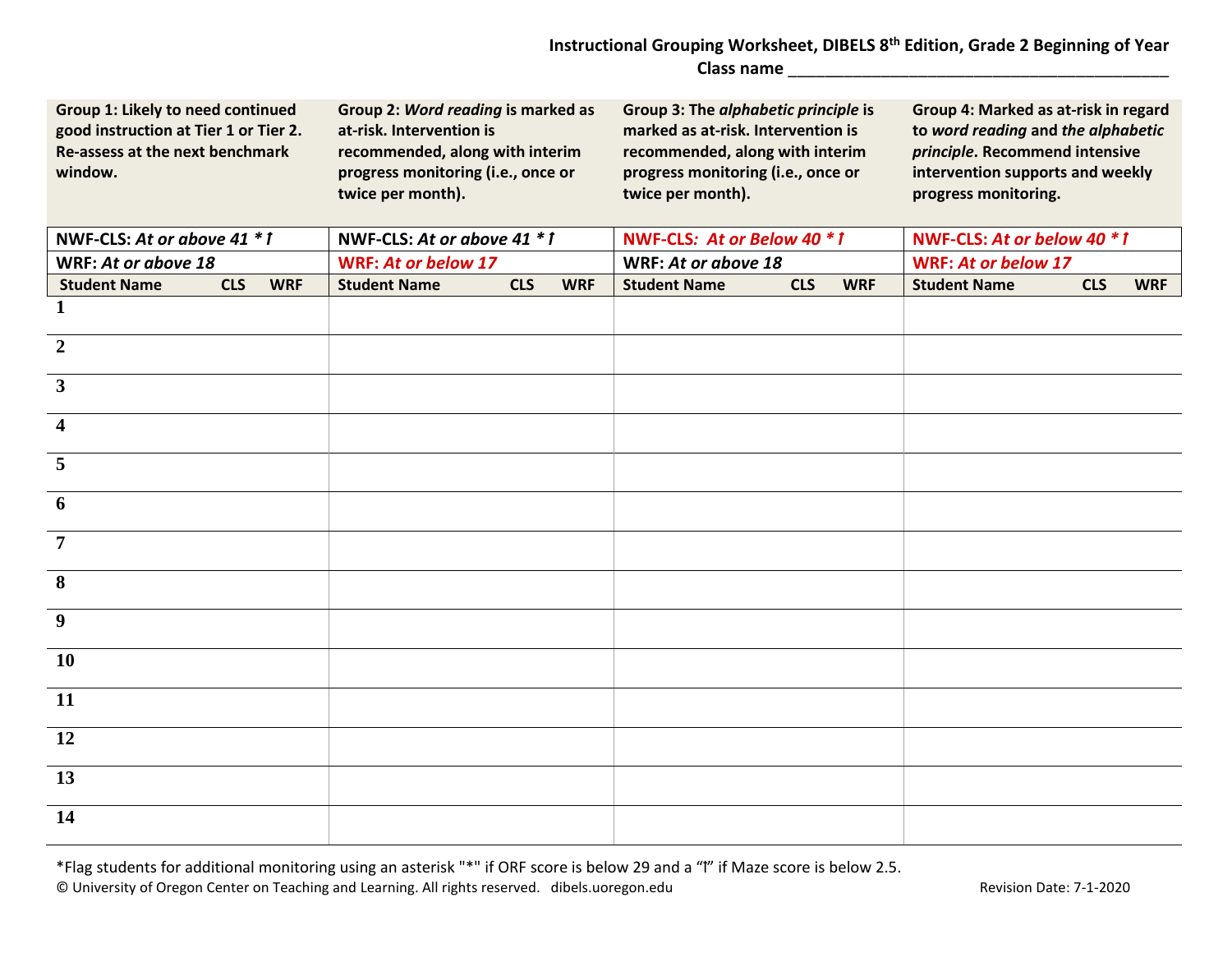## **Instructional Grouping Worksheet, DIBELS 8th Edition, Grade 2 Middle of Year Class name** \_\_\_\_\_\_\_\_\_\_\_\_\_\_\_\_\_\_\_\_\_\_\_\_\_\_\_\_\_\_\_\_\_\_\_\_\_\_\_\_\_

| Group 1: Likely to need continued<br>good instruction at Tier 1 or Tier 2.<br>Re-assess at the next benchmark<br>window. |            |            | Group 2: Word reading is marked as<br>at-risk. Intervention is<br>recommended, along with interim<br>progress monitoring (i.e., once or<br>twice per month). |            |            | Group 3: The alphabetic principle is<br>marked as at-risk. Intervention is<br>recommended, along with interim<br>progress monitoring (i.e., once or<br>twice per month). |            |            | Group 4: Marked at-risk in regard to<br>word reading and the alphabetic<br>principle. Recommend intensive<br>intervention supports and weekly<br>progress monitoring. |            |            |
|--------------------------------------------------------------------------------------------------------------------------|------------|------------|--------------------------------------------------------------------------------------------------------------------------------------------------------------|------------|------------|--------------------------------------------------------------------------------------------------------------------------------------------------------------------------|------------|------------|-----------------------------------------------------------------------------------------------------------------------------------------------------------------------|------------|------------|
| NWF-CLS: At or above 54*1                                                                                                |            |            | NWF-CLS: At or above 54*1                                                                                                                                    |            |            | NWF-CLS: At or Below 53 * 1                                                                                                                                              |            |            | NWF-CLS: At or below 53 * 1                                                                                                                                           |            |            |
| WRF: At or above 23                                                                                                      |            |            | <b>WRF: At or below 22</b>                                                                                                                                   |            |            | WRF: At or above 23                                                                                                                                                      |            |            | <b>WRF: At or below 22</b>                                                                                                                                            |            |            |
| <b>Student Name</b>                                                                                                      | <b>CLS</b> | <b>WRF</b> | <b>Student Name</b>                                                                                                                                          | <b>CLS</b> | <b>WRF</b> | <b>Student Name</b>                                                                                                                                                      | <b>CLS</b> | <b>WRF</b> | <b>Student Name</b>                                                                                                                                                   | <b>CLS</b> | <b>WRF</b> |
| $\mathbf{1}$                                                                                                             |            |            |                                                                                                                                                              |            |            |                                                                                                                                                                          |            |            |                                                                                                                                                                       |            |            |
| $\overline{2}$                                                                                                           |            |            |                                                                                                                                                              |            |            |                                                                                                                                                                          |            |            |                                                                                                                                                                       |            |            |
| $\overline{\mathbf{3}}$                                                                                                  |            |            |                                                                                                                                                              |            |            |                                                                                                                                                                          |            |            |                                                                                                                                                                       |            |            |
| $\overline{\mathbf{4}}$                                                                                                  |            |            |                                                                                                                                                              |            |            |                                                                                                                                                                          |            |            |                                                                                                                                                                       |            |            |
| 5                                                                                                                        |            |            |                                                                                                                                                              |            |            |                                                                                                                                                                          |            |            |                                                                                                                                                                       |            |            |
| 6                                                                                                                        |            |            |                                                                                                                                                              |            |            |                                                                                                                                                                          |            |            |                                                                                                                                                                       |            |            |
| $\overline{7}$                                                                                                           |            |            |                                                                                                                                                              |            |            |                                                                                                                                                                          |            |            |                                                                                                                                                                       |            |            |
| 8                                                                                                                        |            |            |                                                                                                                                                              |            |            |                                                                                                                                                                          |            |            |                                                                                                                                                                       |            |            |
| $\overline{9}$                                                                                                           |            |            |                                                                                                                                                              |            |            |                                                                                                                                                                          |            |            |                                                                                                                                                                       |            |            |
| <b>10</b>                                                                                                                |            |            |                                                                                                                                                              |            |            |                                                                                                                                                                          |            |            |                                                                                                                                                                       |            |            |
| <b>11</b>                                                                                                                |            |            |                                                                                                                                                              |            |            |                                                                                                                                                                          |            |            |                                                                                                                                                                       |            |            |
| <b>12</b>                                                                                                                |            |            |                                                                                                                                                              |            |            |                                                                                                                                                                          |            |            |                                                                                                                                                                       |            |            |
| 13                                                                                                                       |            |            |                                                                                                                                                              |            |            |                                                                                                                                                                          |            |            |                                                                                                                                                                       |            |            |
| 14                                                                                                                       |            |            |                                                                                                                                                              |            |            |                                                                                                                                                                          |            |            |                                                                                                                                                                       |            |            |

\*Flag students for additional monitoring using an asterisk "\*" if ORF score is below 59 and a "ꝉ" if Maze score is below 6.5. © University of Oregon Center on Teaching and Learning. All rights reserved. dibels.uoregon.edu Revision Date: 7-1-2029